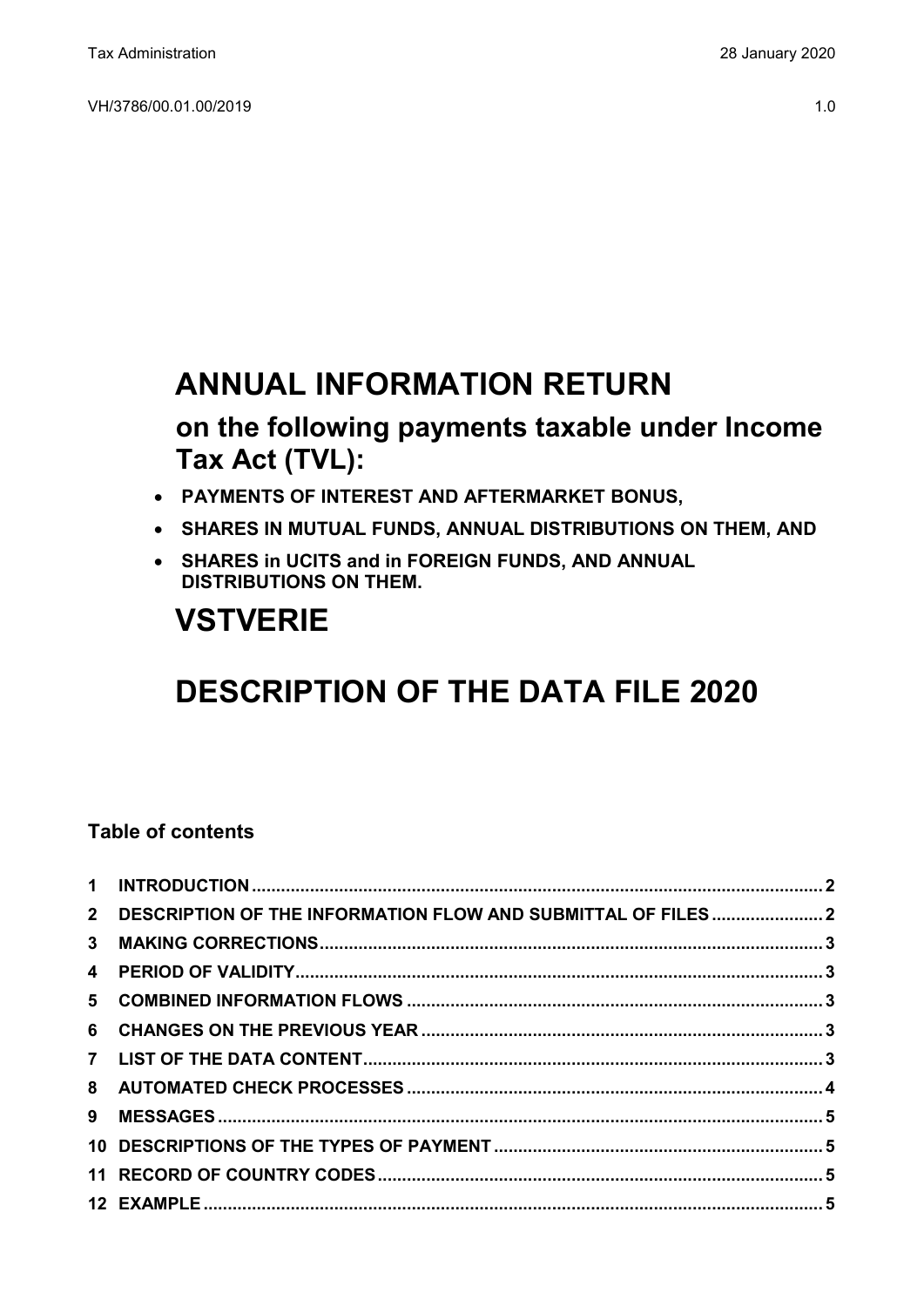## **Version history**

| <b>Date</b> | <b>Version</b> | <b>Description</b>                                                                     |
|-------------|----------------|----------------------------------------------------------------------------------------|
| 28.1.2020   | 1.0            | First release concerning the 2020 taxable year.                                        |
| 9.6.2020    | 1.1            | A notification of the amount of tax collected abroad                                   |
| 4.9.2020    | 1.1            | Correction was made to <b>Table of contents</b> to element 540<br>Name of fund / UCITS |

#### <span id="page-1-0"></span>**1 INTRODUCTION**

This guidance explains the structure of the required inbound file and the check procedures that follow. For more information, see tax.fi > About us > IT developers > e-Filing guidance > Electronic filing of information returns General description.

#### <span id="page-1-1"></span>**2 DESCRIPTION OF THE INFORMATION FLOW AND SUBMITTAL OF FILES**

If your organisation is a Finnish fund management company, a Finnish affiliate of a foreign fund management or a foreign company that manages an investment fund established in Finland, you must file an information return to the Tax Administration. Its due date is soon after the end of every calendar year, and it should include specifications of the quantities and comparison values (vertailuarvo; jämförelsevärde) of the shares and units held by every taxpayer in every one of your funds or UCITS. The comparison value is 70 percent of fair market value (§ 4.3, Act governing the Valuation of Assets for the Purposes of Taxation). In this way, the comparison values are the same as the 'taxable values' reported during earlier years under the old rules.

Moreover, you must report the annual distributions of yields on the fund units and UCITS units, separately for each fund and UCITS.

The information-reporting requirement also concerns managers of Alternative Investment Funds, who manage a special common fund under the provisions of Act on Common Funds (Laki vaihtoehtorahastojen hoitajista 162/2014). If an Alternative Investment Fund has been set up in Finland but it has a foreign manager, the information-reporting requirement also concerns the foreign manager in the same way as it concerns a Finnish manager of an Alternative Investment Fund.

The reports must comply with this specification when the beneficiaries or shareholders are Finnish tax residents.

You must submit taxpayer-specific itemizations for all the payments and assets discussed in this specification. This means that itemizations of the paid aftermarket bonuses and quantities of shares in the funds are also required. In addition, the itemizations should include any payments of interest made from other countries, or intermediated from other countries, and information on any shares in Undertakings for Common Investment in Transferable Securities (UCITS) and foreign funds, including their distributions of profit or yield.

You must file your information return electronically if you had more than five (5) recipients of payments. However, the requirement to use e-filing does not concern physical persons and estates of deceased physical persons unless they operate a trade, business, or an agricultural farm/forestry farm.

If your reporting concerns investment fund shares and yield payments on such shares, you must file electronically. There is no paper-printed form available for the purpose.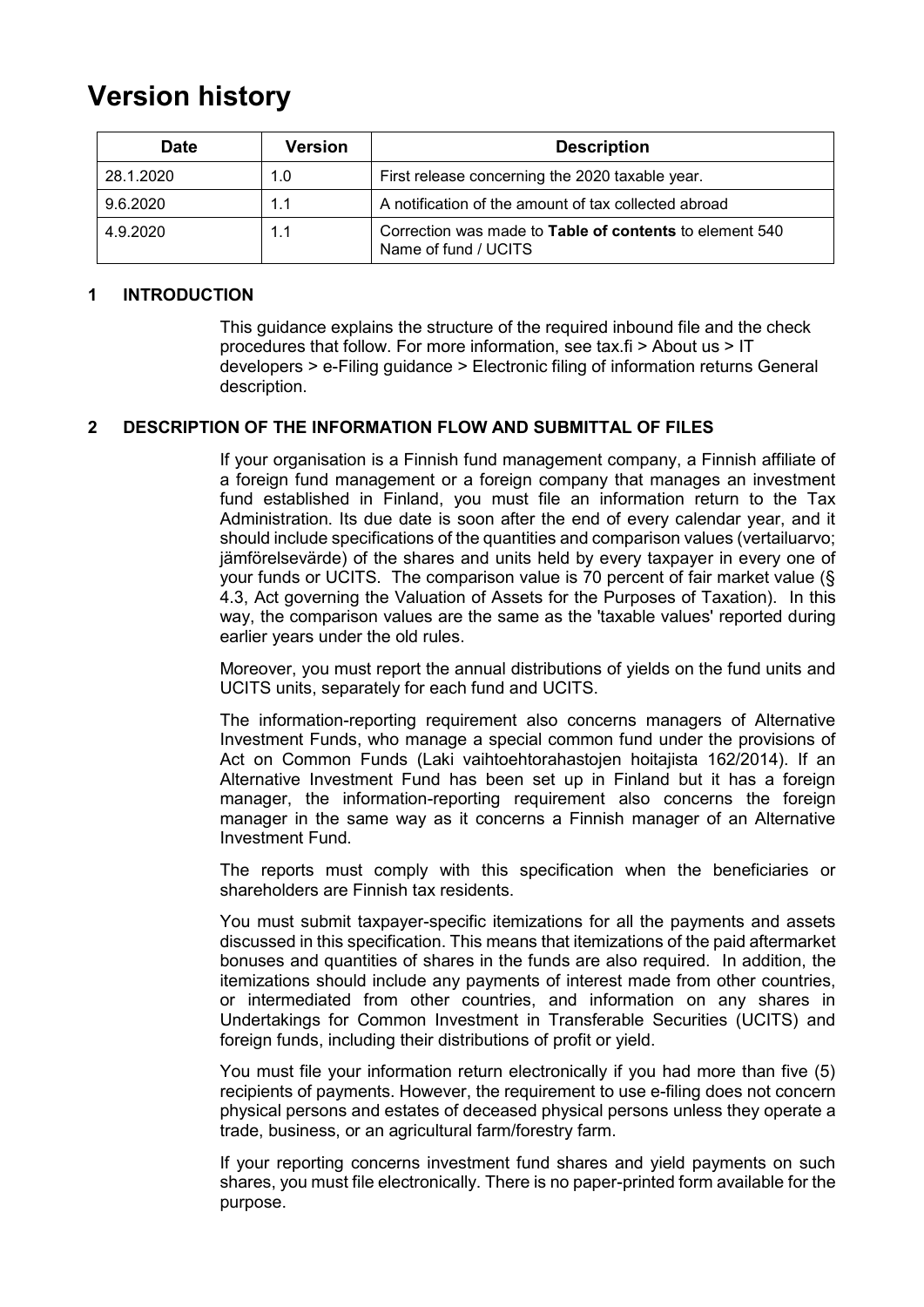For beneficiaries who are nonresidents, you must use the VSRAERIE information flow. In the case of nonresident beneficiaries, you do not have to report the quantities and comparison values of the shares or units in any mutual funds or UCITS funds.

If you have made payments to Individual Retirement Account holders (as provided by the legislation on long-term savings / Laki sidotusta pitkäaikaissäästämisestä 1183/2009), you do not have to report the yields. Similarly, no reporting of the invested or saved assets is necessary, on the condition that they are included in the scope of the savings agreement.

For more information and instructions, go to the 'Annual Information Returns' pages of the Website, > Forms > Annual information.

For more information on how to log in specifically for different information flows, and for information on the locations of check routines for authorisations, click [here.](https://www.ilmoitin.fi/webtamo/sivut/IlmoituslajiRoolit?kieli=en&tv=VSTVERIE)

#### <span id="page-2-0"></span>**3 MAKING CORRECTIONS**

For more information, see tax.fi > About us > Information and material on taxation > IT developers > e-Filing guidance > Making corrections to e-filed submittals of information returns.

#### <span id="page-2-1"></span>**4 PERIOD OF VALIDITY**

This specification sets out the requirements of file formatting that come into force 28 January 2020 and continue to be in force until a new version of this specification is released.

For deadline dates for filing, see tax.fi > Verohallinto > Ohjelmistokehittäjät > Aikataulut (Available in Finnish and Swedish).

#### <span id="page-2-2"></span>**5 COMBINED INFORMATION FLOWS**

You may send us the following flows in the same computer file as you are sending your VSTVERIE flow:

**VSTVVYHT** 

#### <span id="page-2-3"></span>**6 CHANGES ON THE PREVIOUS YEAR**

| <b>Version</b> | Data Name | Data element    | <b>Description</b>            |
|----------------|-----------|-----------------|-------------------------------|
| 1.0            | 15-18/058 | Year of payment | Year changed                  |
|                | 010       | Payor's ID      | The format has been changed:  |
|                |           |                 | YTUNNUS2  HETU2 $\rightarrow$ |
|                |           |                 | YTUNNUS  HETU                 |

#### <span id="page-2-4"></span>**7 LIST OF THE DATA CONTENT**

| <b>Position Code P/V</b> |     |   | L/T    | <b>Description</b>               | Format          | Permissible<br>values                  |
|--------------------------|-----|---|--------|----------------------------------|-----------------|----------------------------------------|
| $1-8$                    | 000 | P |        | File identifier                  | AN <sub>8</sub> | <b>VSTVERIE</b>                        |
| 10                       | 082 | ν |        | Deletion                         | A1              | D                                      |
| $12 - 13$                | 084 | P | $\ast$ | Type of Payment or Type of Asset | AN <sub>2</sub> | 2B, 2C, 2D, 2E,<br>2F,2G,<br>3J,3L,3K, |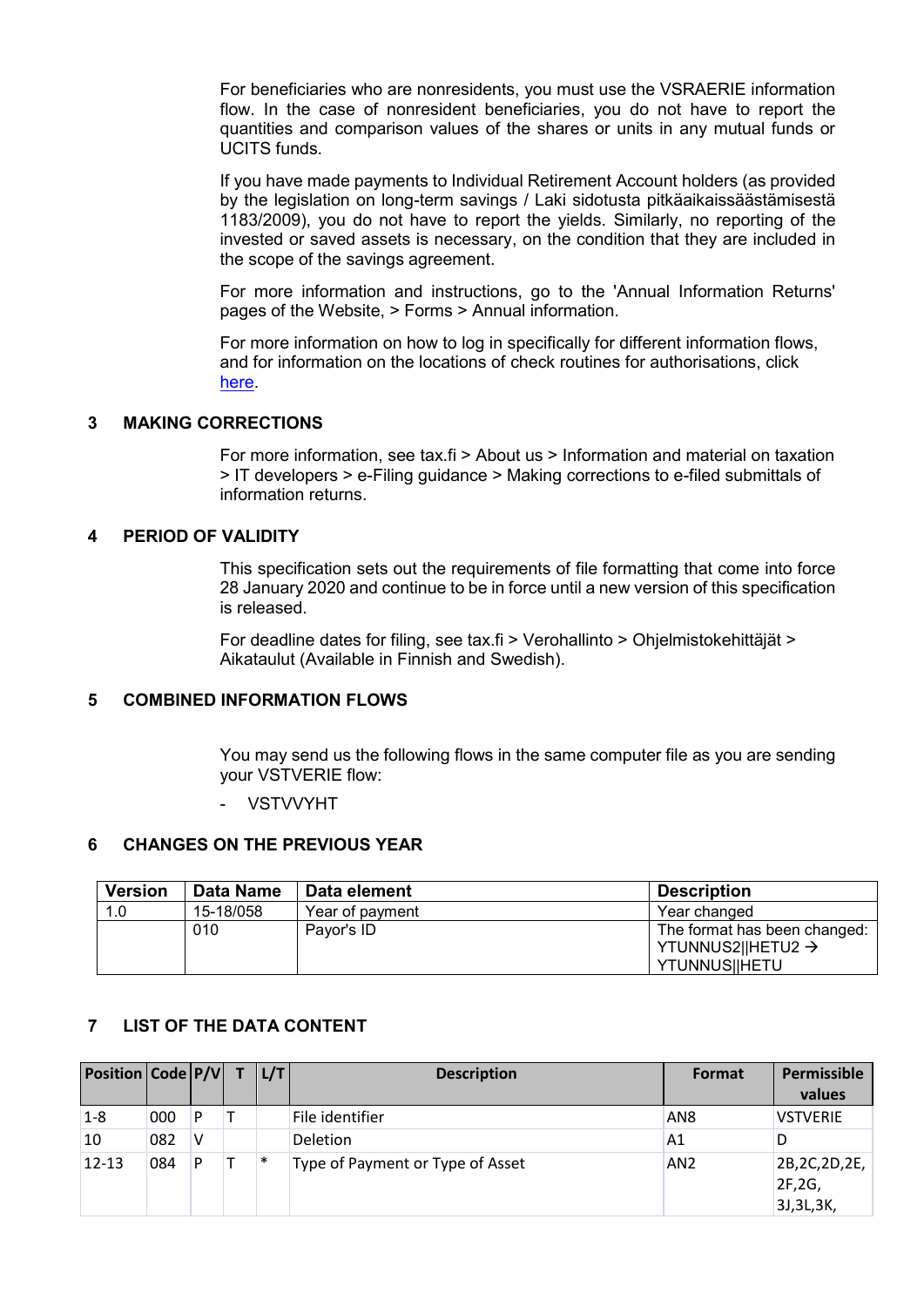|             |     |        |              |               |                                                                                                  |                                  | 3M,3N |
|-------------|-----|--------|--------------|---------------|--------------------------------------------------------------------------------------------------|----------------------------------|-------|
| 15-18       | 058 | P      | T            |               | Year of payment<br>The year of payment is the calendar year when<br>payment took place.          | <b>VVVV</b>                      | 2020  |
| 20-32       | 010 | P      | T            |               | Payor's ID                                                                                       | YTUNNUS  <br><b>HETU</b>         |       |
| 34          |     |        |              |               | Reserve space                                                                                    |                                  |       |
| 35-45       | 083 | P      | T            | $\ast$        | Taxpayer's identity code / Business ID                                                           | YTUNNUS  <br><b>HETU</b>         |       |
| 46-57       | 534 | $\vee$ |              |               | Amount of payment / value of fund shares or UCITS<br>shares for purposes of comparison           | R9,2                             |       |
| 58-68       | 535 | $\vee$ |              |               | <b>Taxes withheld</b>                                                                            | R8,2                             |       |
| 70-99       | 540 | P      | $\mathsf T$  |               | Name of fund / UCITS                                                                             | AN30                             |       |
| 101-113 541 |     | V      | T            | $\ast$        | Fund's Business ID (in the case of Payment Types 2B YTUNNUS<br>$V/P$ and 2G)                     |                                  |       |
| 114-132 542 |     | $\vee$ |              | $\ast$        | Quantity of shares in fund or UCITS in the case of $2G$ +D12,6<br>$V/P$ and 3L Asset Types       |                                  |       |
| 133-143 536 |     | V      |              | $\ast$        | Taxes withheld in a foreign country in the case of 3J, R8,2<br>$V/P$ 3K, 3M, 3N Types of Payment |                                  |       |
| 145-146 537 |     | V      | T            | $\ast$<br>V/P | Country code, ISO3166                                                                            | <b>MAA</b><br><b>TUNNUS</b>      |       |
| 148-187 085 |     | $\vee$ | <b>ET</b>    | $\ast$<br>V/P | Taxpayer's name                                                                                  | AN40                             |       |
| 189-201 080 |     | V      | T            |               | Account operator's Business ID                                                                   | <b>TIHOYHTEISO</b>               |       |
| 202-220     |     |        |              |               | Reserve space                                                                                    |                                  |       |
| 221-232 014 |     | P      | $\mathsf{T}$ |               | Name of the software that produced the file                                                      | Υ-<br>TUNNUS AN2                 |       |
| 233-267 048 |     | P      |              |               | Software application that produced this file                                                     | <b>AN35</b>                      |       |
| 269-282 198 |     | P      |              |               | Software-generated timestamp                                                                     | <b>DDMMYYYY</b><br><b>HHMMSS</b> |       |
|             | 999 | P      |              |               | <b>Final identifier</b>                                                                          | N <sub>8</sub>                   |       |

### <span id="page-3-0"></span>**8 AUTOMATED CHECK PROCESSES**

| New /<br>Changed | Code       | <b>Description of Calc. Rule / Check</b>                                                                                                                                                                                  |
|------------------|------------|---------------------------------------------------------------------------------------------------------------------------------------------------------------------------------------------------------------------------|
|                  | 541<br>084 | If the Type of Payment is Annual yield on a fund share (2B), Mutual fund share<br>(2G), the Fund's Business ID (541) is a mandatory field.                                                                                |
|                  |            | #123; If the Type of Payment is Annual yield on a fund share (2B), Mutual fund<br>share (2G), you must populate Fund's Business ID (541).                                                                                 |
|                  | 542<br>084 | For Payment Types 2G and 3L, the Quantity of fund shares or UCITS shares<br>(542) is a mandatory field that must be populated with a non-zero value. Look<br>up the descriptions of different Payment Types in section 9. |
|                  |            | #317; For Payment Types 2G and 3L, you must populate Quantity of fund<br>shares or UCITS shares (542) with a non-zero value.                                                                                              |
|                  | 537<br>084 | If Type of Payment 3J, 3K, 3L, 3M is 3N reported, Country Code (537) is a<br>mandatory field, but its value cannot be FI.                                                                                                 |
|                  |            | #1089;For 3J, 3K, 3L, 3M and 3N Types of Payment you must populate<br>Country Code 537 with a code value other than 'FI'.                                                                                                 |
|                  | 085<br>083 | Taxpayer's name (085) is a mandatory field when a dummy identity code is<br>entered in the Personal ID or Business ID (083) field.                                                                                        |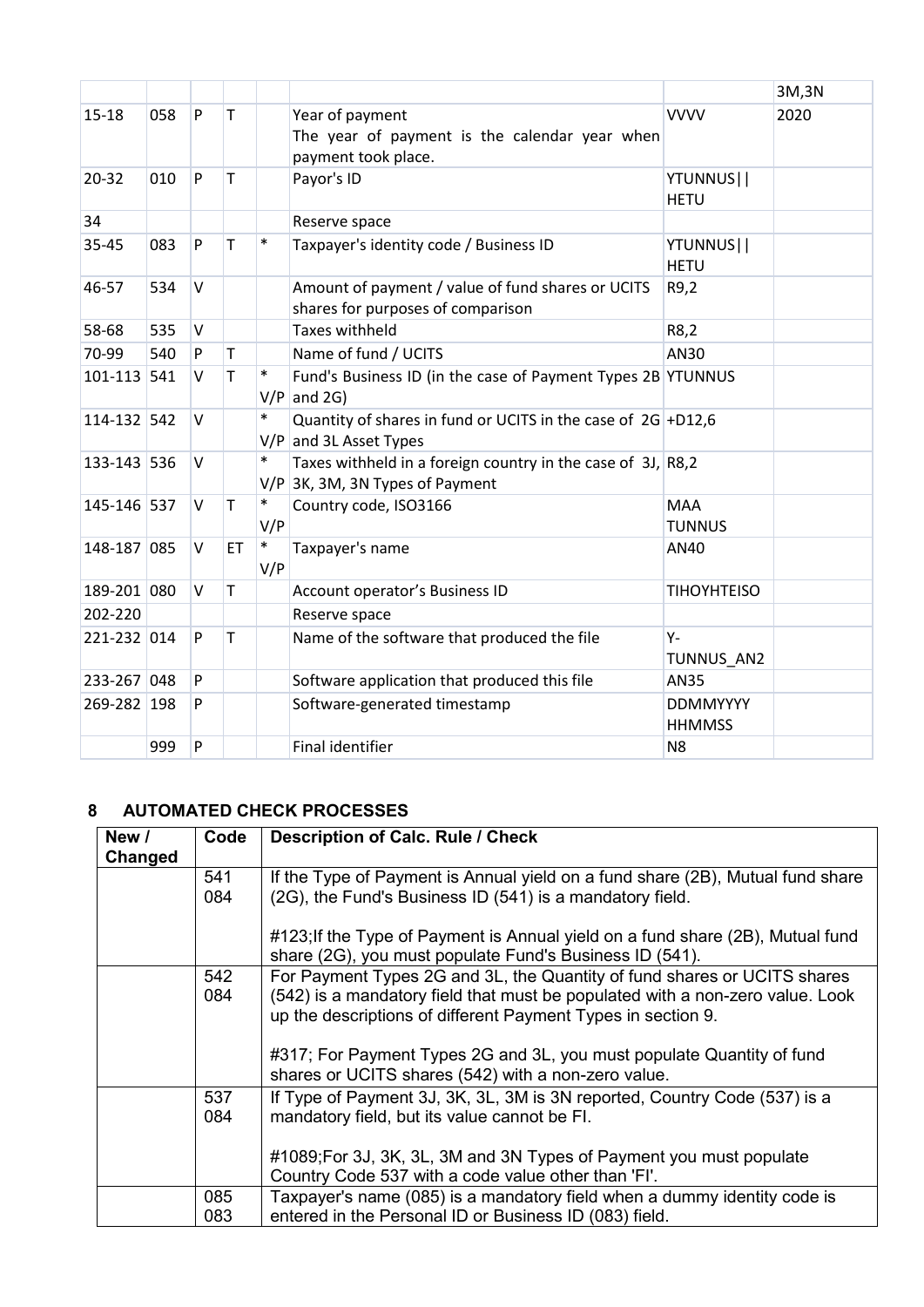|            |     | $#1090$ ; Taxpayer's name (085) is a mandatory field because you have entered |
|------------|-----|-------------------------------------------------------------------------------|
|            |     | a dummy identity code in the Personal ID or Business ID (083) field.          |
| <b>New</b> | 536 | #1580; You must populate Tax withheld in a foreign country (536) with 3J, 3K, |
|            | 084 | 3M, or 3N types of Payment.                                                   |

#### <span id="page-4-0"></span>**9 MESSAGES**

| New /<br>Changed | Code | Description of the message                                                     |
|------------------|------|--------------------------------------------------------------------------------|
|                  | 534  | #1092; Tax withheld (535) cannot be greater than Amount of payment / value of  |
|                  | 535  | fund shares or UCITS shares for purposes of comparison (534).                  |
| <b>New</b>       | 536  | #1619; Are you sure you want to report that the amount of tax collected abroad |
|                  | 084  | is €0?                                                                         |

#### <span id="page-4-1"></span>**10 DESCRIPTIONS OF THE TYPES OF PAYMENT**

#### **Finnish payment and asset types**

- 2B Annual distribution paid out on a yield share
- 2C Annual interest on bonds or debentures
- 2D Other interest or other income from investment (capital income)
- 2E Aftermarket bonus paid by the filer to the taxpayer (is capital income for the taxpayer concerned)
- 2F Aftermarket bonus withheld (received) by the filer (is a tax deduction for the taxpayer concerned)
- 2G Mutual fund share.

#### **Foreign payment and asset types**

- 3J Annual distribution paid out on foreign shares in foreign UCITS
- 3L Shares in foreign UCITS
- 3M Interest paid/intermediated from another EU member state
- 3K Interest paid/intermediated from a non-EU country
- 3N Repurchase or redemption money paid/intermediated from another EU member state

#### <span id="page-4-2"></span>**11 RECORD OF COUNTRY CODES**

For all country codes of the ISO 3166 standard, see [List of country codes.](https://www.ilmoitin.fi/webtamo/sivut/ExcelPohjat?5-1.ILinkListener-apuvalineet-maatunnuslistaus_linkki&kieli=en)

#### <span id="page-4-3"></span>**12 EXAMPLE**

The example file below, created by the Test\_Accounting\_Pro software application (048), consists of the following: An itemization of the beneficiaries of interest payments taxable under Income Tax Act, VSTVERIE (000).